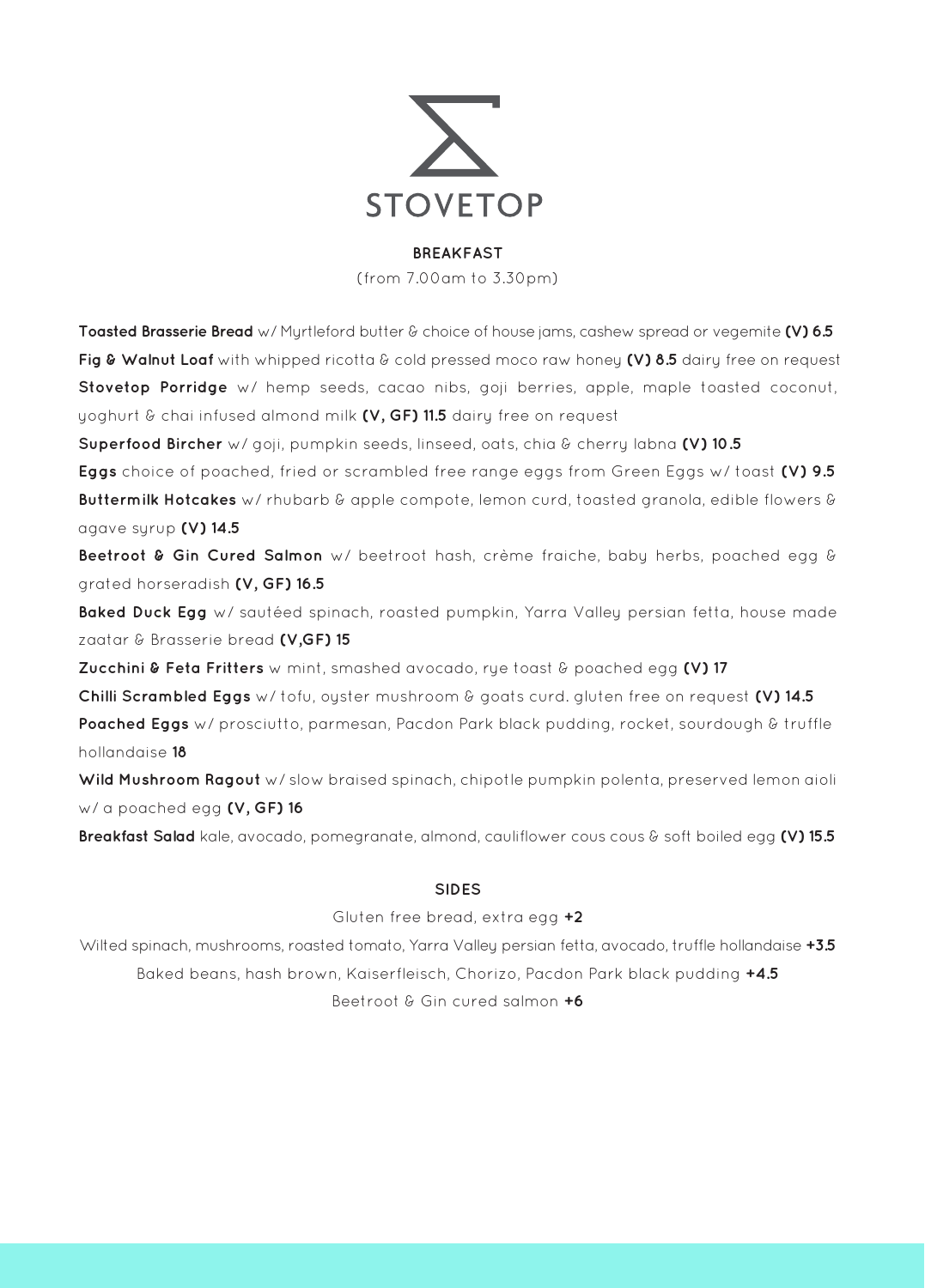

#### **LUNCH**

(from 7.00am to 3.30pm)

**Soup De Jour** Refer to Specials Board for Today's Soup **Cabinet Display** House made breakfast tarts, quiches, pies, sausage rolls, fresh made sandwiches **Sandwich** toasted w/ smoked cheddar and house chutney **V 9.50 Cuban Sandwich** w/ free range slow cooked pork, smoked ham, Swiss cheese, dill pickles & mojo rojo on toasted sourdough **14 Bulgogi Pork Tacos** w/ kimchi, spring onion & nashi slaw **14.5 Pan Fried Gnocchi** w/ gorgonzola, pear, walnuts & parmesan **V GF 16 Soft Shell Crab** w/ sesame slaw, shiso, coriander, spring onion & sriracha mayo **(V) 15.5 Organic Quinoa + Coconut Tofu Salad** w/ wild rocket, warm chinese broccoli, crushed ashed fetta w/ sesame sriracha dressing **V GF 15.5 Moroccan Chicken Salad** w/ freekah, pomegranate, Israeli cous cous, dukkah, spiced pepitas & yoghurt dressing **16.5 Sesame Crusted Blue Fin Tuna**, brown rice, & broccoli salad w/ lemon, parsley, olive & soft poached egg **(V) 18 Vegetarian Burger** w/ fried tofu grilled eggplant, lettuce, sprouts, carrot, cucumber, miso aioli & kipfler chips **(V) 16 Wagyu Beef Burger** w/ rocket, mushroom, onion jam, smoked cheddar & tomato chutney & kipfler

chips & aioli **16.5**

### **SIDES**

House side salad w/ balsamic dressing **+4.5** Green beans w crispy shallots, garlic & almonds **+5.5** Kipfler chips w/ rosemary salt & crisp garlic **+6**

# **STOVETOP DESSERTS**

# **Zuppa** original **9**

Toasted loaf caramelised with brown sugar, stovetop espresso & milk

**Zuppa** nutella **11**

Warm nutella over a toasted panettone with stovetop espresso

### **Zuppa** hazelnut **14**

Vanilla bean ice cream topped with hazelnut liqueur (alcohol) with stovetop espresso